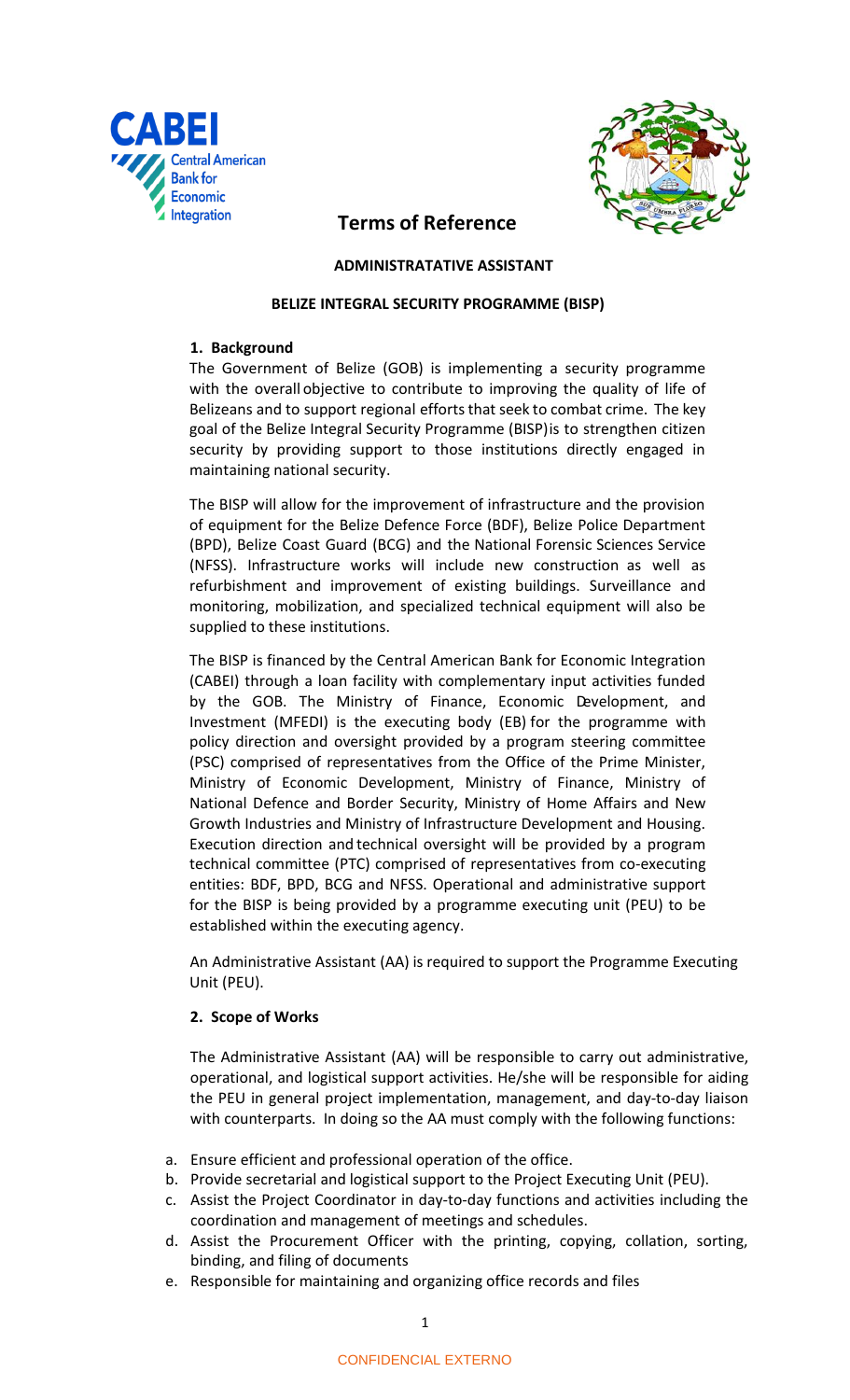- f. Responsible for keeping stock of office supplies and make arrangement with the Finance Officer to re-stock.
- g. Responsible for making travel arrangements for the PEU.
- h. Maintain and update a contract ledger for all project contracts.
- i. Responsible for maintaining Human Resources files for each PEU staff.
- j. Assist in keeping control over the maintenance performed over computer and office equipment and watch over the compliance of the corresponding contracts.
- k. Assist with overseeing the delivery of materials to ensure they are in good condition, preparing the respective reception certificates, as appropriate by the type of material received, and maintain stock controls.
- l. Schedule, attend and take minutes of the Project Steering Committee Meetings and/or any other meeting as directed by the Project Coordinator.
- m. Perform other functions of his/her area of expertise that may be assigned by the Project Coordinator of the Executing Unit.

## **3. Supervision and Reporting**

The Administrative Assistant will work under the general guidance and report directly to the Project Coordinator. The post will be based at the Office of the Programme Executing Unit in Belmopan.

## **4. Terms**

The Administrative Assistant will be selected by a competitive process in accordance with the Policy for the Procurement of Goods, Works, Services and Consultancies with CABEI resources and itsNorms for Application (DI-52/2020 / PRE-40/2021). The duration of the consultancy is for **27 months**. The post will be for one year,in the first instance, subject to an annual review and evaluation, Salary will be commensurate with the requirements of thepost and the qualifications and experience of the selected candidate.

- **5. Experience: The consultant must submit documentation to support experience and academic qualifications**
	- Associates Degree in Business Administration, Business Management, Accounting, Finance, or other related discipline or bachelor's degree in business administration, Business Management, Accounting, Finance or other related discipline
	- Minimum of five (5) years' experience in the implementation of administrative procedures regarding records keeping, filing communications management and logistic support for the coordination of meetings and seminars.
	- Minimum of five (5) years' experience in secretarial duties/functions or customer care services
	- Must be computer literate and have general knowledge of the use of Microsoft Office.
	- Prior project management training or experience will be considered an advantage.
	- Excellent written and oral communication skills in English; Knowledge of speaking and writing Spanish would be an asset.
	- Strong managerial skills, interpersonal skills, and excellent organizational skills

## **6. Estimate of the consultancy:**

The estimated total cost of the consultancy is **US\$32,400.00** that will be disbursed in monthly payments upon presentation and approval of monthly reports.

## **7. Eligibility verification:**

Participants in the process will be verified against CABEI´s prohibited counterparty lists.